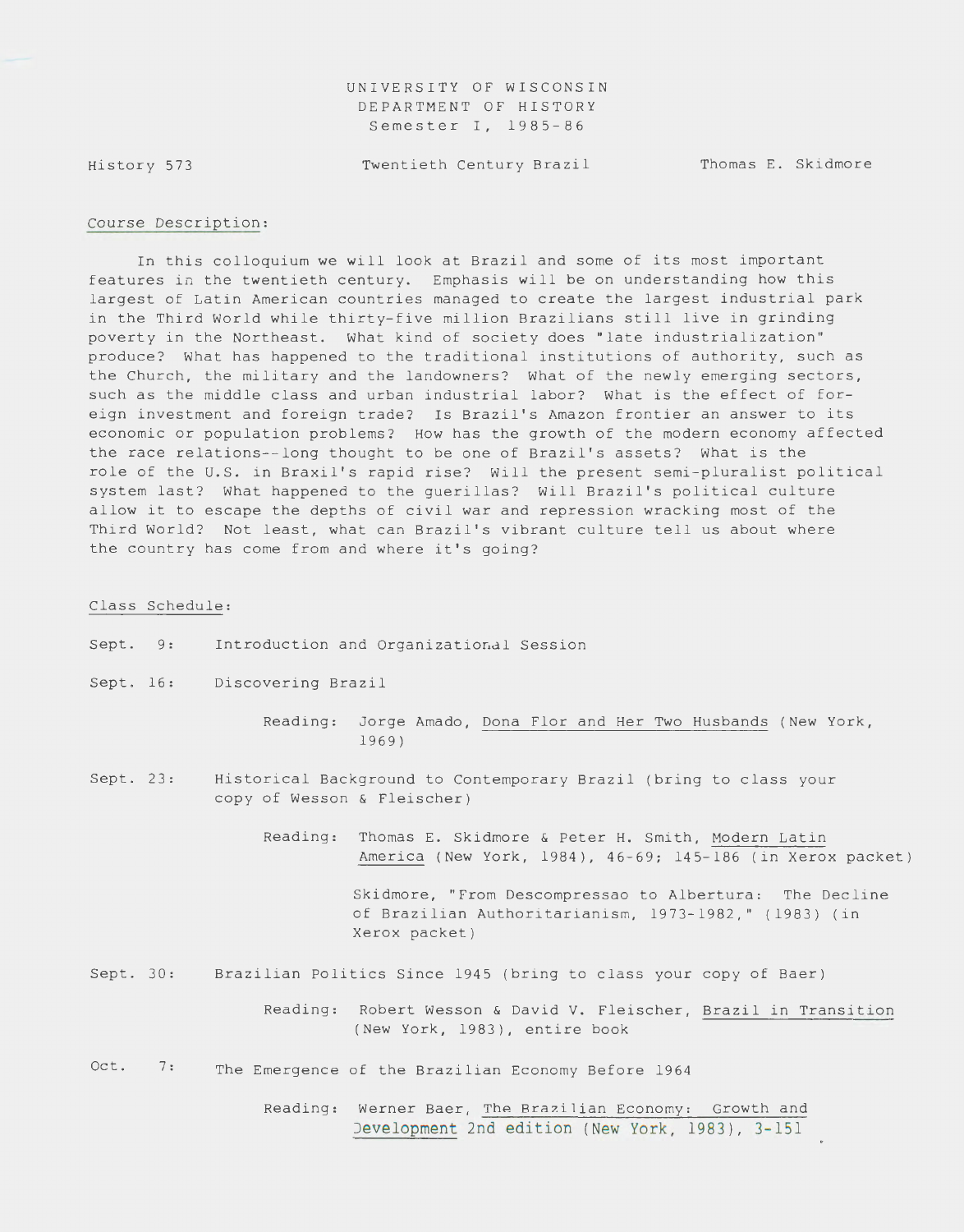Oct. 14: The Brazilian Economy Since 1964: Miracles and Miseries

Reading: Baer, The Brazilian Economy, 199-237; 287-331

Oct. 21: Foreign Actors in the Brazilain Economy: Imperialism? Dependency? Benign Effects of the Law of Comparative Advantage?

Reading: Baer, The Brazilian Economy, 155-198

Peter Evans, Dependent Development: The Alliance of Multinational State and Local Capital in Brazil (Princeton, 1979), 274-329 (in Xerox packet)

- Oct. 28: Urbanization: Favelas, People and Politics
	- Reading: Janice E. Perlman, The Myth of Marginality: Urban Poverty and Politics in Rio de Janeiro (Berkeley, 1976)
- Nov. 4: Churches and Religions
	- Reading: Diana Brown, "Umbanda and Class Relations in Brazil," in Maxine L. Margolis & William E. Carter, eds., Brazil: Anthropological Perspectives (New York, 1979), 270-304 (in Xerox packet)

Rowan Ireland, "Catholic Base Communities, Spiritualist Groups and the Deepening of Democracy in Brazil," The Wilson Center: Latin American Program: Working Papers (Jan., 1983) (in Xerox packet)

Warren Hoge, "Macumba: Brazil's Pervasive Cults," New York Times Magazine, August 21, 1983 (in Xerox packet)

Nov. 11: Labor and Labor Movements in the Urban Sector

> Reading: Kenneth Mericle, "Corporatist Control of the Working Class: Authoritarian Brazil Since 1964," in James Malloy, ed., Authoritarianism and Corporatism in Latin America (Pittsburgh, 1977), 303-338 (in Xerox packet)

> > John Humphrey, Capitalist Control and Workers' Struggle in the Brazilian Auto Industry (Princeton, 1982), 208-245 (in Xerox packet)

Jose Alvaro Moises, "What is the Strategy of the 'New Syndicalism?' Resurgence of the Brazilian Labor Movement: The Strike of 1980," Latin American Perspectives, No. 35 (Fall, 1982), 55-73 (in Xerox packet)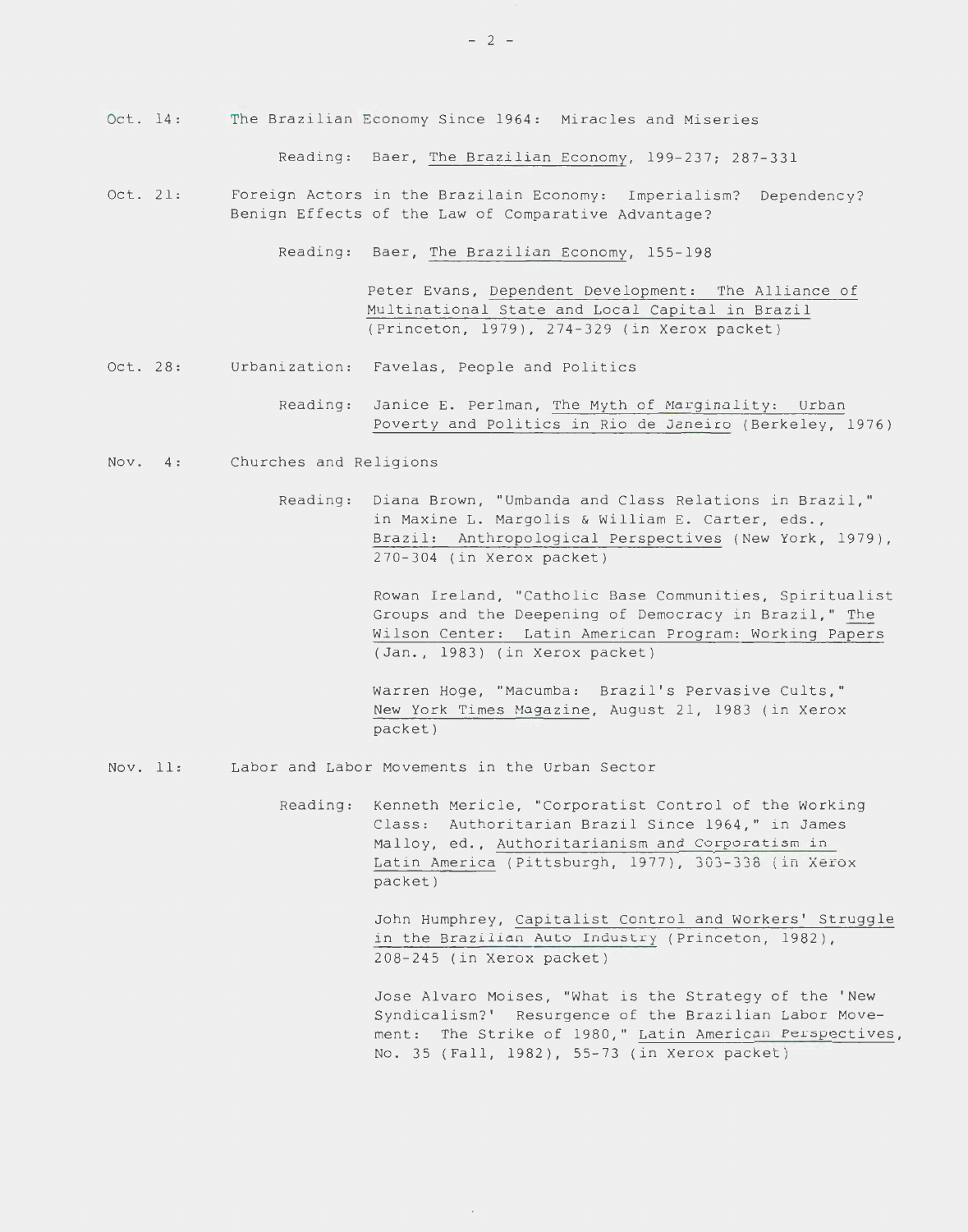Reading: Carl N. Degler, Neither Black Nor White: Slavery and Race Relations in Brazil and the United States (New York, 1971) entire book

> Thomas E. Skidmore, "Race and Class in Brazil: Historical Perspectives," in Luso-Brazilian Review (Summer, 1983), 104-118 (in Xerox packet)

Thomas Saunders, "Racial Discrimination and Black Consciousness in Brazil," American Universities Field Staff Report (South America: 1981), no. 42 (in Xerox packet)

- Nov. 25: The Amazon: Old Inhabitants and New Settlers
	- Reading: Norman Gall, "Letter from Rondonia," American Universities Field Staff Report, 5 parts (South America: 1978), nos. 9-13 (in Xerox packet)

Suzanne Williams, "Land Rights and the Meaning of Identity: Official Indian Policy in Brazil," Journal of Latin American Studies, val. 15 (May, 1983), 137-161 (in Xerox packet)

Dec. 2: Brazil-U.S. Relations

Reading: (Reread) Wesson & Fleischer, Brazil in Transition, 14 7-166

> "U.S.-Brazil Relations," Hearing Before the Subcommittee on Inter-American Affairs of the Committee on Foreign Affairs, House of Representatives - 97th Congress, 2nd Session, July 14, .1982 (in Xerox packet)

Dec. 9: Open: Wrap-up or Additional Topic

### Course Assignments:

- 1) Two papers of 5-8 pages, based on the required reading.
- 2) One paper of 8-10 pages, involving the use of extra reading (usually the equivalent of about one to three books), on a topic of special interest but related to the themes of the course.
- 3) Two class presentations.

To be successful, this course will require well-informed and thoughtful participation by everyone. That means keeping up with the reading and speaking up (if you are reticent) or listening more (if you are garrulous).